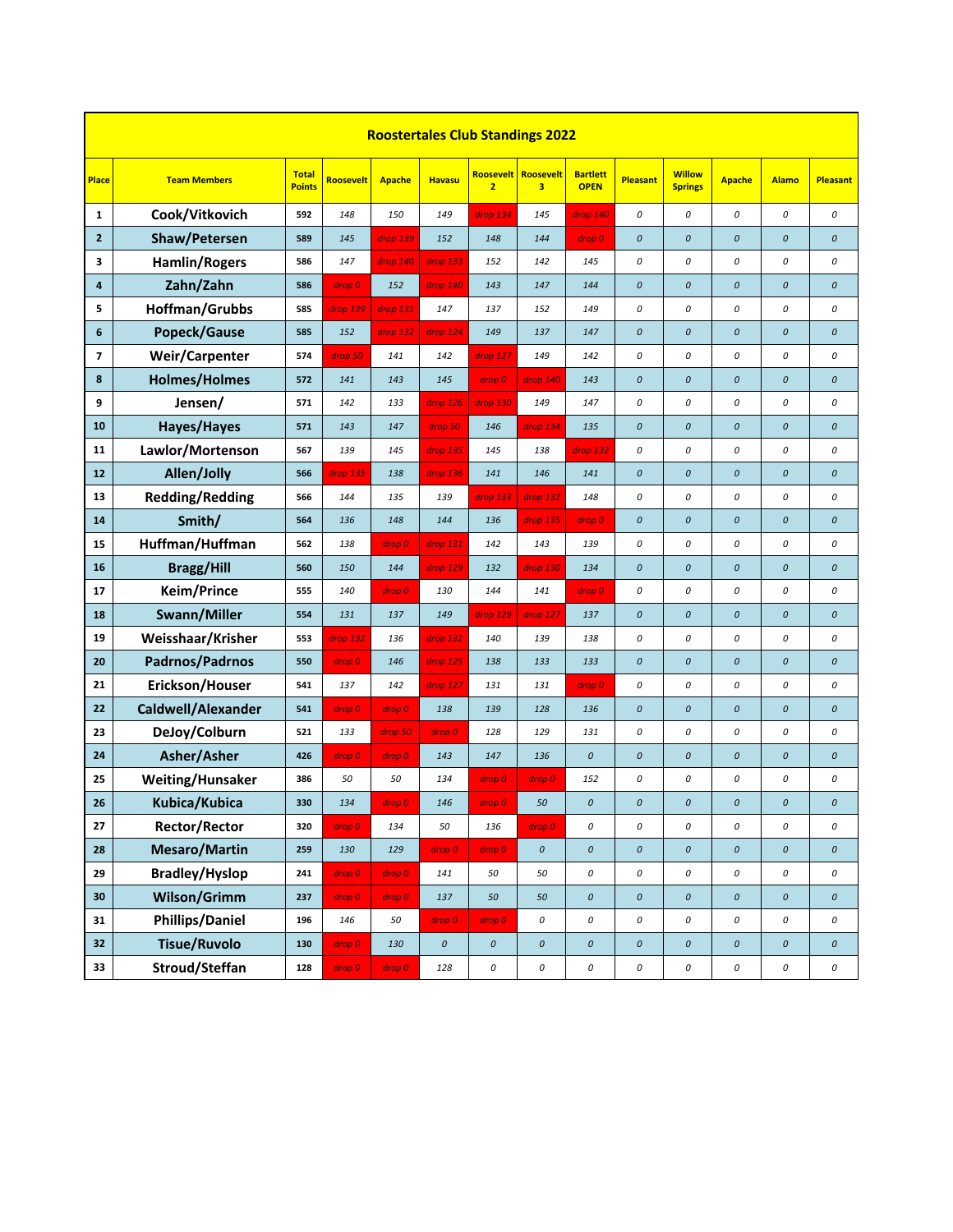| <b>Bartlett Open June 11 (Night)</b> |                        |                              |                             |                             |                 |                                 |                           |               |                               |  |  |  |  |
|--------------------------------------|------------------------|------------------------------|-----------------------------|-----------------------------|-----------------|---------------------------------|---------------------------|---------------|-------------------------------|--|--|--|--|
| <b>Place</b>                         | <b>Team Members</b>    | <b>Fish</b><br><b>Caught</b> | <b>Fish</b><br><b>Alive</b> | <b>Net</b><br><b>Weight</b> | <b>Big Fish</b> | <b>Average</b><br><b>Weight</b> | <b>Big Fish</b><br>points | <b>Points</b> | <b>Total</b><br><b>Points</b> |  |  |  |  |
| $\mathbf{1}$                         | Weiting/Hunsaker       | 5                            | 5                           | 13.45                       | 3.95            | 2.69                            | $\overline{2}$            | 150           | 152                           |  |  |  |  |
| $\overline{2}$                       | Hoffman/Grubbs         | 5                            | $\overline{4}$              | 10.32                       | 3.47            | 2.06                            |                           | 149           | 149                           |  |  |  |  |
| 3                                    | <b>Redding/Redding</b> | 5                            | 5                           | 9.83                        | 2.76            | 1.97                            |                           | 148           | 148                           |  |  |  |  |
| 4                                    | Popeck/Gause           | 5                            | 5                           | 8.89                        | 2.44            | 1.78                            |                           | 147           | 147                           |  |  |  |  |
| 5                                    | Jensen/                | 5                            | 5                           | 8.71                        | 3.62            | 1.74                            | $\mathbf{1}$              | 146           | 147                           |  |  |  |  |
| 6                                    | <b>Hamlin/Rogers</b>   | 5                            | 5                           | 8.69                        | 2.21            | 1.74                            |                           | 145           | 145                           |  |  |  |  |
| $\overline{7}$                       | Zahn/Zahn              | 5                            | $\overline{4}$              | 8.45                        | 3.25            | 1.69                            |                           | 144           | 144                           |  |  |  |  |
| 8                                    | <b>Holmes/Holmes</b>   | 5                            | 5                           | 8.38                        | 2.67            | 1.68                            |                           | 143           | 143                           |  |  |  |  |
| 9                                    | <b>Weir/Carpenter</b>  | 5                            | 5                           | 8.24                        | 2.09            | 1.65                            |                           | 142           | 142                           |  |  |  |  |
| 10                                   | Allen/Jolly            | 5                            | 5                           | 8.01                        | 2.37            | 1.60                            |                           | 141           | 141                           |  |  |  |  |
| 11                                   | Cook/Vitkovich         | 5                            | 5                           | 7.95                        | 1.98            | 1.59                            |                           | 140           | 140                           |  |  |  |  |
| 12                                   | Huffman/Huffman        | 5                            | 5                           | 7.57                        | 1.88            | 1.51                            |                           | 139           | 139                           |  |  |  |  |
| 13                                   | Weisshaar/Krisher      | 5                            | 5                           | 7.52                        | 1.91            | 1.50                            |                           | 138           | 138                           |  |  |  |  |
| 14                                   | Swann/Miller           | 5                            | 5                           | 7.42                        | 2.40            | 1.48                            |                           | 137           | 137                           |  |  |  |  |
| 15                                   | Caldwell/Alexander     | 5                            | 4                           | 7.38                        | 2.92            | 1.48                            |                           | 136           | 136                           |  |  |  |  |
| 16                                   | Hayes/Hayes            | 5                            | 5                           | 7.09                        | 0.00            | 1.42                            |                           | 135           | 135                           |  |  |  |  |
| 17                                   | <b>Bragg/Hill</b>      | 5                            | $\overline{4}$              | 6.91                        | 0.00            | 1.38                            |                           | 134           | 134                           |  |  |  |  |
| 18                                   | Padrnos/Padrnos        | 5                            | 5                           | 6.61                        | 0.00            | 1.32                            |                           | 133           | 133                           |  |  |  |  |
| 19                                   | Lawlor/Mortenson       | 5                            | 5                           | 6.60                        | 0.00            | 1.32                            |                           | 132           | 132                           |  |  |  |  |
| 20                                   | DeJoy/Colburn          | 5                            | 5                           | 5.88                        | 1.75            | 1.18                            |                           | 131           | 131                           |  |  |  |  |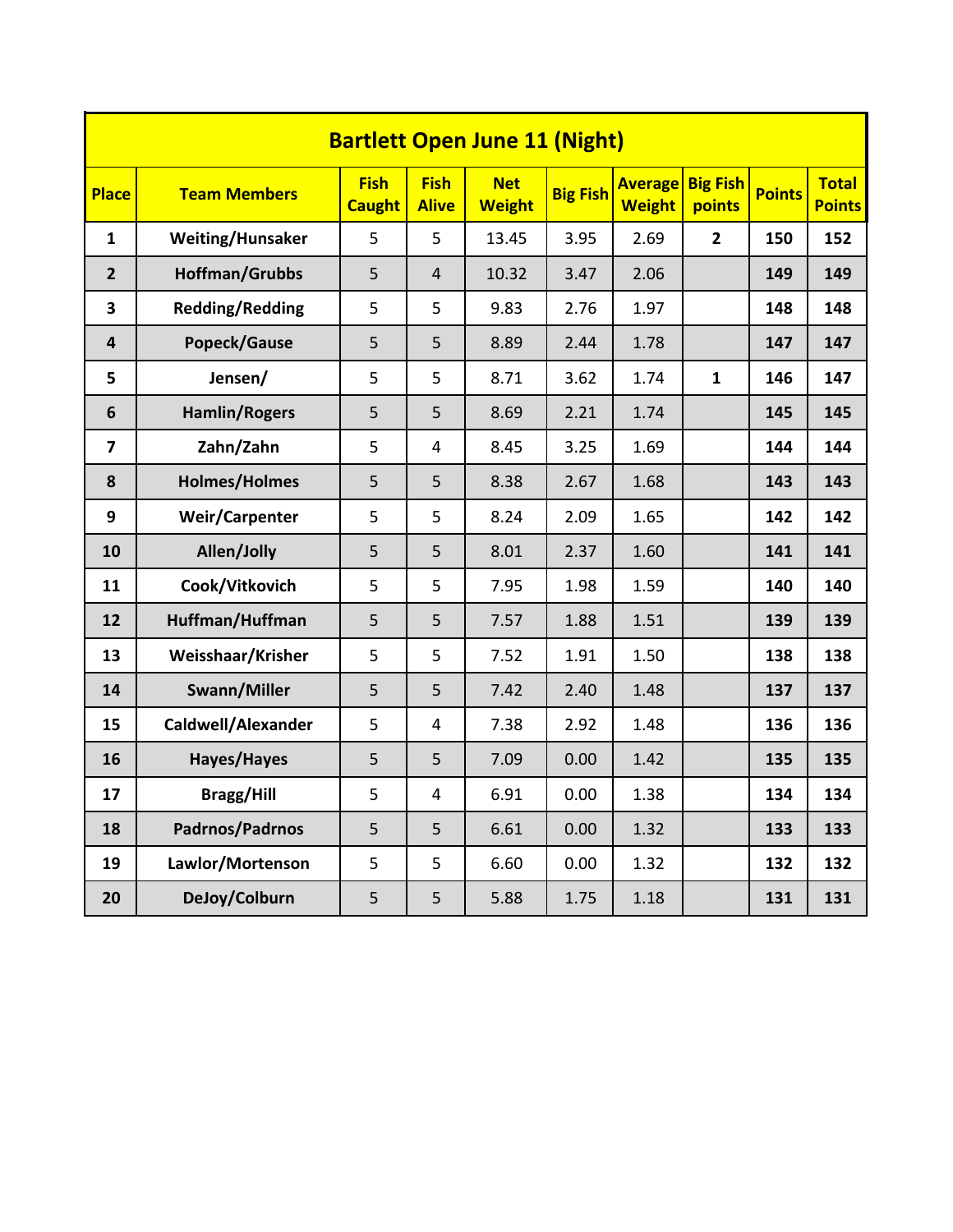|                         | <b>Roosevelt May 14 2022</b> |                              |                             |                             |                 |                                 |                           |               |                               |  |  |  |  |  |
|-------------------------|------------------------------|------------------------------|-----------------------------|-----------------------------|-----------------|---------------------------------|---------------------------|---------------|-------------------------------|--|--|--|--|--|
| <b>Place</b>            | <b>Team Members</b>          | <b>Fish</b><br><b>Caught</b> | <b>Fish</b><br><b>Alive</b> | <b>Net</b><br><b>Weight</b> | <b>Big Fish</b> | <b>Average</b><br><b>Weight</b> | <b>Big Fish</b><br>points | <b>Points</b> | <b>Total</b><br><b>Points</b> |  |  |  |  |  |
| $\mathbf{1}$            | Hoffman/Grubbs               | 5                            | 5                           | 14.14                       | 7.83            | 2.83                            | $\mathbf{2}$              | 150           | 152                           |  |  |  |  |  |
| $\overline{2}$          | <b>Weir/Carpenter</b>        | 5                            | 5                           | 13.38                       | 3.86            | 2.68                            |                           | 149           | 149                           |  |  |  |  |  |
| 3                       | Jensen/                      | 5                            | 5                           | 12.94                       | 6.65            | 2.59                            | $\mathbf{1}$              | 148           | 149                           |  |  |  |  |  |
| $\overline{4}$          | Zahn/Zahn                    | 5                            | 5                           | 12.25                       | 4.09            | 2.45                            |                           | 147           | 147                           |  |  |  |  |  |
| 5                       | Allen/Jolly                  | 5                            | 5                           | 11.55                       | 3.08            | 2.31                            |                           | 146           | 146                           |  |  |  |  |  |
| 6                       | Cook/Vitkovich               | 5                            | 5                           | 11.41                       | 3.30            | 2.28                            |                           | 145           | 145                           |  |  |  |  |  |
| $\overline{\mathbf{z}}$ | Shaw/Petersen                | 5                            | 5                           | 10.96                       | 3.49            | 2.19                            |                           | 144           | 144                           |  |  |  |  |  |
| 8                       | Huffman/Huffman              | 5                            | 5                           | 10.85                       | 3.04            | 2.17                            |                           | 143           | 143                           |  |  |  |  |  |
| $\boldsymbol{9}$        | <b>Hamlin/Rogers</b>         | 5                            | 5                           | 10.75                       | 3.61            | 2.15                            |                           | 142           | 142                           |  |  |  |  |  |
| 10                      | <b>Keim/Prince</b>           | 5                            | 5                           | 10.65                       | 3.37            | 2.13                            |                           | 141           | 141                           |  |  |  |  |  |
| 11                      | <b>Holmes/Holmes</b>         | 5                            | 5                           | 10.39                       | 3.30            | 2.08                            |                           | 140           | 140                           |  |  |  |  |  |
| 12                      | Weisshaar/Krisher            | 5                            | 5                           | 10.19                       | 4.62            | 2.04                            |                           | 139           | 139                           |  |  |  |  |  |
| 13                      | Lawlor/Mortenson             | 5                            | 5                           | 9.88                        | 4.02            | 1.98                            |                           | 138           | 138                           |  |  |  |  |  |
| 14                      | Popeck/Gause                 | 5                            | 5                           | 9.49                        | 2.59            | 1.90                            |                           | 137           | 137                           |  |  |  |  |  |
| 15                      | Asher/Asher                  | 5                            | 5                           | 9.38                        | 2.17            | 1.88                            |                           | 136           | 136                           |  |  |  |  |  |
| 16                      | Smith/                       | $\overline{4}$               | $\overline{4}$              | 8.82                        | 3.50            | 2.21                            |                           | 135           | 135                           |  |  |  |  |  |
| 17                      | Hayes/Hayes                  | 5                            | 5                           | 8.55                        | 0.00            | 1.71                            |                           | 134           | 134                           |  |  |  |  |  |
| 18                      | Padrnos/Padrnos              | 5                            | 5                           | 8.05                        | 2.27            | 1.61                            |                           | 133           | 133                           |  |  |  |  |  |
| 19                      | <b>Redding/Redding</b>       | 5                            | 5                           | 7.49                        | 0.00            | 1.50                            |                           | 132           | 132                           |  |  |  |  |  |
| 20                      | Erickson/Houser              | 5                            | 5                           | 7.40                        | 0.00            | 1.48                            |                           | 131           | 131                           |  |  |  |  |  |
| 21                      | <b>Bragg/Hill</b>            | 5                            | 5                           | 5.91                        | 0.00            | 1.18                            |                           | 130           | 130                           |  |  |  |  |  |
| 22                      | DeJoy/Colburn                | 5                            | 5                           | 5.52                        | 0.00            | 1.10                            |                           | 129           | 129                           |  |  |  |  |  |
| 23                      | Caldwell/Alexander           | 4                            | $\overline{4}$              | 5.18                        | 0.00            | 1.30                            |                           | 128           | 128                           |  |  |  |  |  |
| 24                      | Swann/Miller                 | $\overline{2}$               | $\overline{2}$              | 2.52                        | 0.00            | 1.26                            |                           | 127           | 127                           |  |  |  |  |  |
| 25                      | Kubica/Kubica                | $\pmb{0}$                    | $\pmb{0}$                   | 0.00                        | 0.00            | 0.00                            |                           | 50            | 50                            |  |  |  |  |  |
| 26                      | <b>Bradley/Hyslop</b>        | $\mathbf 0$                  | $\mathbf 0$                 | 0.00                        | 0.00            | 0.00                            |                           | 50            | 50                            |  |  |  |  |  |
| 27                      | Wilson/Grimm                 | 0                            | $\pmb{0}$                   | 0.00                        | 0.00            | 0.00                            |                           | 50            | 50                            |  |  |  |  |  |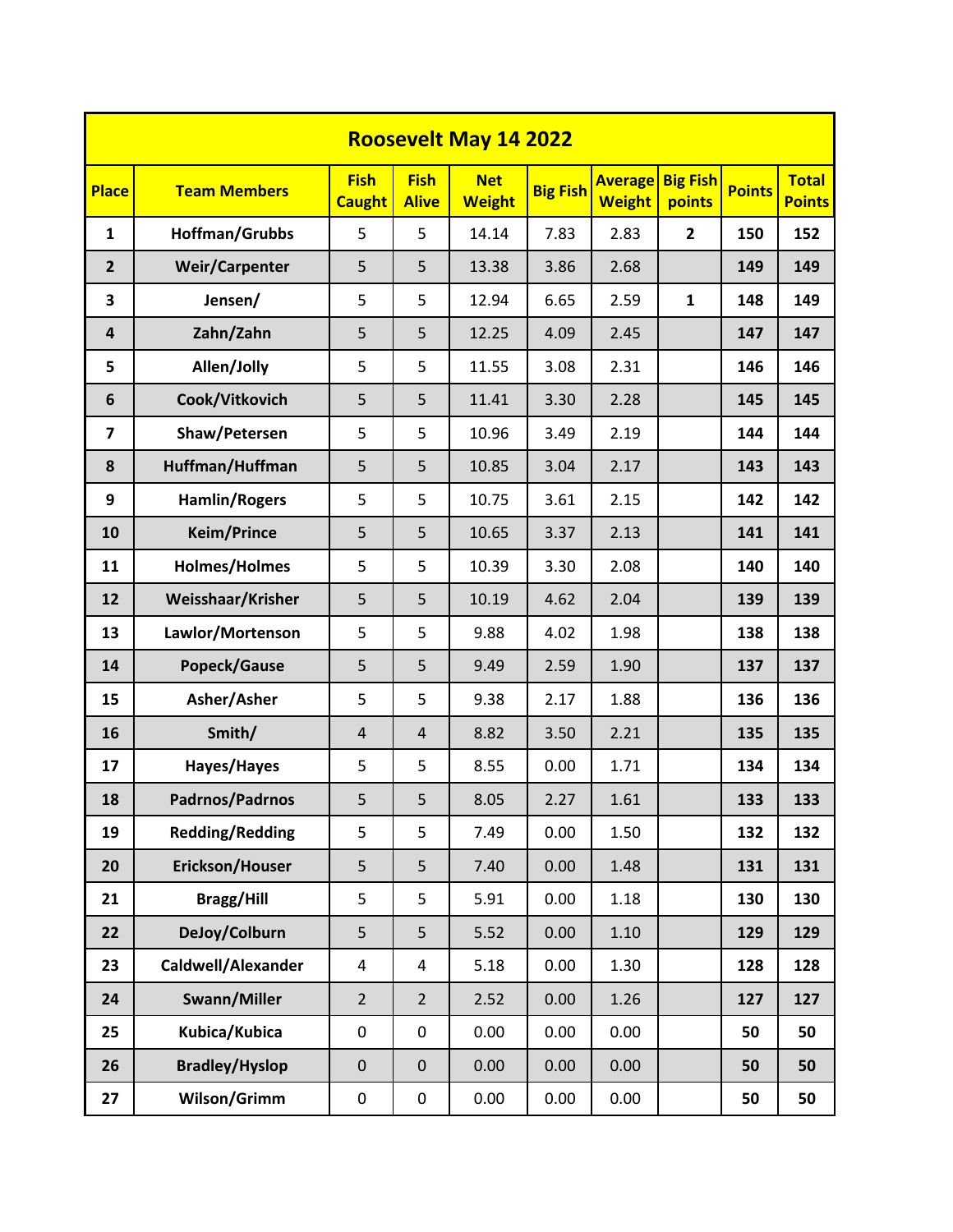|                         | <b>Roosevelt2 April 16 2022</b> |                              |                             |                             |                 |                                 |                           |               |                               |  |  |  |  |  |
|-------------------------|---------------------------------|------------------------------|-----------------------------|-----------------------------|-----------------|---------------------------------|---------------------------|---------------|-------------------------------|--|--|--|--|--|
| <b>Place</b>            | <b>Team Members</b>             | <b>Fish</b><br><b>Caught</b> | <b>Fish</b><br><b>Alive</b> | <b>Net</b><br><b>Weight</b> | <b>Big Fish</b> | <b>Average</b><br><b>Weight</b> | <b>Big Fish</b><br>points | <b>Points</b> | <b>Total</b><br><b>Points</b> |  |  |  |  |  |
| $\mathbf{1}$            | <b>Hamlin/Rogers</b>            | 5                            | 5                           | 15.72                       | 5.03            | 3.14                            | $\overline{2}$            | 150           | 152                           |  |  |  |  |  |
| $\overline{2}$          | Popeck/Gause                    | 5                            | 5                           | 10.54                       | 3.98            | 2.11                            |                           | 149           | 149                           |  |  |  |  |  |
| 3                       | Shaw/Petersen                   | 5                            | 5                           | 10.50                       | 3.19            | 2.10                            |                           | 148           | 148                           |  |  |  |  |  |
| 4                       | Asher/Asher                     | 5                            | $\overline{4}$              | 8.72                        | 3.69            | 1.74                            |                           | 147           | 147                           |  |  |  |  |  |
| 5                       | Hayes/Hayes                     | 5                            | 5                           | 8.61                        | 3.08            | 1.72                            |                           | 146           | 146                           |  |  |  |  |  |
| 6                       | Lawlor/Mortenson                | 5                            | 5                           | 8.29                        | 2.73            | 1.66                            |                           | 145           | 145                           |  |  |  |  |  |
| $\overline{\mathbf{z}}$ | <b>Keim/Prince</b>              | 5                            | 5                           | 8.01                        | 2.92            | 1.60                            |                           | 144           | 144                           |  |  |  |  |  |
| 8                       | Zahn/Zahn                       | 5                            | 5                           | 7.83                        | 2.70            | 1.57                            |                           | 143           | 143                           |  |  |  |  |  |
| 9                       | Huffman/Huffman                 | 5                            | 5                           | 7.70                        | 3.27            | 1.54                            |                           | 142           | 142                           |  |  |  |  |  |
| 10                      | Allen/Jolly                     | 5                            | 5                           | 7.37                        | 2.36            | 1.47                            |                           | 141           | 141                           |  |  |  |  |  |
| 11                      | Weisshaar/Krisher               | 5                            | 5                           | 7.33                        | 2.56            | 1.47                            |                           | 140           | 140                           |  |  |  |  |  |
| 12                      | Caldwell/Alexander              | 5                            | $\overline{4}$              | 7.18                        | 0.00            | 1.44                            |                           | 139           | 139                           |  |  |  |  |  |
| 13                      | Padrnos/Padrnos                 | 5                            | 5                           | 6.93                        | 0.00            | 1.39                            |                           | 138           | 138                           |  |  |  |  |  |
| 14                      | <b>Hoffman/Grubbs</b>           | 5                            | 5                           | 6.66                        | 1.93            | 1.33                            |                           | 137           | 137                           |  |  |  |  |  |
| 15                      | <b>Rector/Rector</b>            | 4                            | 4                           | 6.49                        | 3.50            | 1.62                            |                           | 136           | 136                           |  |  |  |  |  |
| 16                      | Smith/                          | $\overline{2}$               | $\overline{2}$              | 6.10                        | 4.72            | 3.05                            | $\mathbf{1}$              | 135           | 136                           |  |  |  |  |  |
| 17                      | Cook/Vitkovich                  | 4                            | $\overline{4}$              | 6.10                        | 2.66            | 1.53                            |                           | 134           | 134                           |  |  |  |  |  |
| 18                      | <b>Redding/Redding</b>          | 3                            | 3                           | 3.86                        | 1.95            | 1.29                            |                           | 133           | 133                           |  |  |  |  |  |
| 19                      | <b>Bragg/Hill</b>               | 3                            | $\overline{3}$              | 3.13                        | 0.00            | 1.04                            |                           | 132           | 132                           |  |  |  |  |  |
| 20                      | Erickson/Houser                 | $\mathbf{1}$                 | $\mathbf{1}$                | 2.96                        | 2.96            | 2.96                            |                           | 131           | 131                           |  |  |  |  |  |
| 21                      | Jensen/                         | $\mathbf{1}$                 | $\mathbf{1}$                | 2.68                        | 2.68            | 2.68                            |                           | 130           | 130                           |  |  |  |  |  |
| 22                      | Swann/Miller                    | $\overline{2}$               | $\overline{2}$              | 2.64                        | 0.00            | 1.32                            |                           | 129           | 129                           |  |  |  |  |  |
| 23                      | DeJoy/Colburn                   | $\mathbf{1}$                 | $\mathbf{1}$                | 1.94                        | 1.94            | 1.94                            |                           | 128           | 128                           |  |  |  |  |  |
| 24                      | <b>Weir/Carpenter</b>           | 3                            | 3                           | 1.64                        | 1.78            | 0.55                            |                           | 127           | 127                           |  |  |  |  |  |
| 25                      | <b>Bradley/Hyslop</b>           | $\pmb{0}$                    | $\pmb{0}$                   | 0.00                        | 0.00            | 0.00                            |                           | 50            | 50                            |  |  |  |  |  |
| 25                      | Wilson/Grimm                    | $\pmb{0}$                    | $\pmb{0}$                   | 0.00                        | 0.00            | 0.00                            |                           | 50            | 50                            |  |  |  |  |  |

*(Ties are broken by Big Fish weight)*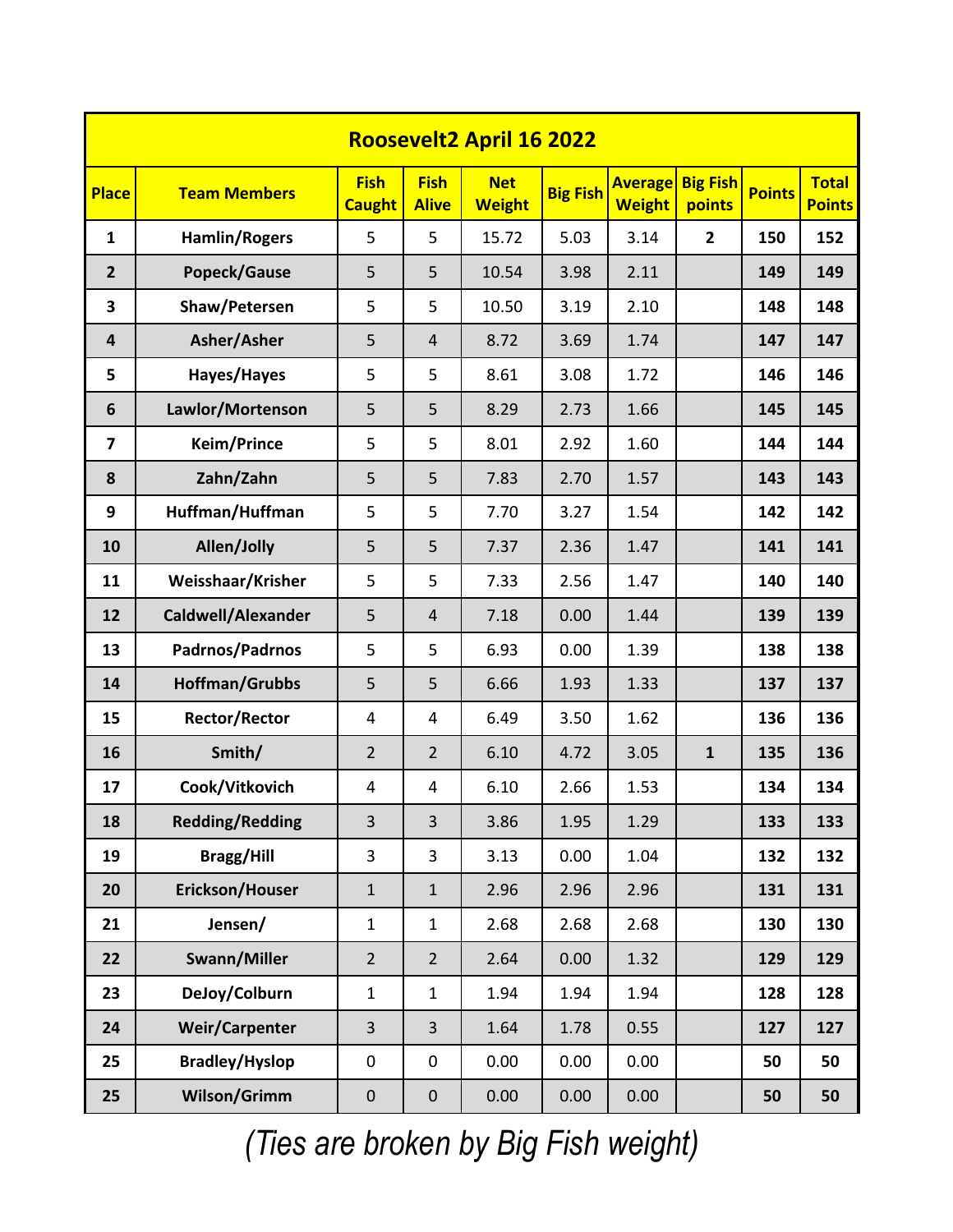|                         | <b>Havasu March 26 2022</b> |                              |                             |                             |                 |                                 |                           |               |                               |  |  |  |  |  |
|-------------------------|-----------------------------|------------------------------|-----------------------------|-----------------------------|-----------------|---------------------------------|---------------------------|---------------|-------------------------------|--|--|--|--|--|
| <b>Place</b>            | <b>Team Members</b>         | <b>Fish</b><br><b>Caught</b> | <b>Fish</b><br><b>Alive</b> | <b>Net</b><br><b>Weight</b> | <b>Big Fish</b> | <b>Average</b><br><b>Weight</b> | <b>Big Fish</b><br>points | <b>Points</b> | <b>Total</b><br><b>Points</b> |  |  |  |  |  |
| $\mathbf{1}$            | Shaw/Petersen               | 5                            | 5                           | 22.22                       | 5.94            | 4.44                            | $\overline{2}$            | 150           | 152                           |  |  |  |  |  |
| $\overline{2}$          | Cook/Vitkovich              | 5                            | 5                           | 18.46                       | 4.85            | 3.69                            |                           | 149           | 149                           |  |  |  |  |  |
| 3                       | Swann/Miller                | 5                            | 5                           | 18.11                       | 5.77            | 3.62                            | 1                         | 148           | 149                           |  |  |  |  |  |
| 4                       | <b>Hoffman/Grubbs</b>       | 5                            | 5                           | 17.90                       | 4.78            | 3.58                            |                           | 147           | 147                           |  |  |  |  |  |
| 5                       | Kubica/Kubica               | 5                            | 5                           | 17.56                       | 4.30            | 3.51                            |                           | 146           | 146                           |  |  |  |  |  |
| 6                       | <b>Holmes/Holmes</b>        | 5                            | 5                           | 17.30                       | 4.12            | 3.46                            |                           | 145           | 145                           |  |  |  |  |  |
| $\overline{\mathbf{z}}$ | Fisher/Smith                | 5                            | 5                           | 16.52                       | 4.49            | 3.30                            |                           | 144           | 144                           |  |  |  |  |  |
| 8                       | Asher/Asher                 | 5                            | 5                           | 16.43                       | 4.79            | 3.29                            |                           | 143           | 143                           |  |  |  |  |  |
| 9                       | <b>Weir/Carpenter</b>       | 5                            | 5                           | 16.35                       | 4.56            | 3.27                            |                           | 142           | 142                           |  |  |  |  |  |
| 10                      | <b>Bradley/Hyslop</b>       | 5                            | 5                           | 16.16                       | 4.45            | 3.23                            |                           | 141           | 141                           |  |  |  |  |  |
| 11                      | Zahn/Zahn                   | 5                            | 5                           | 16.03                       | 4.46            | 3.21                            |                           | 140           | 140                           |  |  |  |  |  |
| 12                      | <b>Redding/Redding</b>      | 5                            | 5                           | 15.37                       | 4.37            | 3.07                            |                           | 139           | 139                           |  |  |  |  |  |
| 13                      | Caldwell/Alexander          | 5                            | 5                           | 14.91                       | 0.00            | 2.98                            |                           | 138           | 138                           |  |  |  |  |  |
| 14                      | Wilson/Grimm                | 5                            | 5                           | 14.87                       | 3.71            | 2.97                            |                           | 137           | 137                           |  |  |  |  |  |
| 15                      | Allen/Jolly                 | 5                            | 5                           | 14.17                       | 3.41            | 2.83                            |                           | 136           | 136                           |  |  |  |  |  |
| 16                      | Lawlor/Mortenson            | 5                            | 5                           | 14.03                       | 4.21            | 2.81                            |                           | 135           | 135                           |  |  |  |  |  |
| 17                      | <b>Weiting/Hunsaker</b>     | 5                            | 5                           | 14.02                       | 3.59            | 2.80                            |                           | 134           | 134                           |  |  |  |  |  |
| 18                      | <b>Hamlin/Rogers</b>        | 5                            | 5                           | 13.70                       | 4.36            | 2.74                            |                           | 133           | 133                           |  |  |  |  |  |
| 19                      | Weisshaar/Krisher           | 4                            | 4                           | 13.33                       | 5.44            | 3.33                            |                           | 132           | 132                           |  |  |  |  |  |
| 20                      | Huffman/Huffman             | 5                            | 5                           | 12.47                       | 3.48            | 2.49                            |                           | 131           | 131                           |  |  |  |  |  |
| 21                      | <b>Keim/Prince</b>          | 5                            | 5                           | 12.07                       | 3.27            | 2.41                            |                           | 130           | 130                           |  |  |  |  |  |
| 22                      | <b>Bragg/Hill</b>           | 5                            | 5                           | 11.73                       | 4.04            | 2.35                            |                           | 129           | 129                           |  |  |  |  |  |
| 23                      | Stroud/Steffan              | $\sqrt{4}$                   | 4                           | 11.38                       | 4.18            | 2.85                            |                           | 128           | 128                           |  |  |  |  |  |
| 24                      | Erickson/Houser             | 5                            | 5                           | 11.23                       | 3.27            | 2.25                            |                           | 127           | 127                           |  |  |  |  |  |
| 25                      | Jensen/Chubbuck             | $\overline{\mathbf{4}}$      | 4                           | 11.19                       | 5.21            | 2.80                            |                           | 126           | 126                           |  |  |  |  |  |
| 26                      | Padrnos/Padrnos             | 5                            | 5                           | 6.37                        | 0.00            | 1.27                            |                           | 125           | 125                           |  |  |  |  |  |
| 27                      | Popeck/Gause                | $\overline{2}$               | $\overline{2}$              | 4.91                        | 2.68            | 2.46                            |                           | 124           | 124                           |  |  |  |  |  |
| 28                      | Hayes/Hayes                 | $\boldsymbol{0}$             | $\pmb{0}$                   | 0.00                        | 0.00            | 0.00                            |                           | 50            | 50                            |  |  |  |  |  |
| 29                      | <b>Rector/Rector</b>        | $\pmb{0}$                    | $\pmb{0}$                   | 0.00                        | 0.00            | 0.00                            |                           | 50            | 50                            |  |  |  |  |  |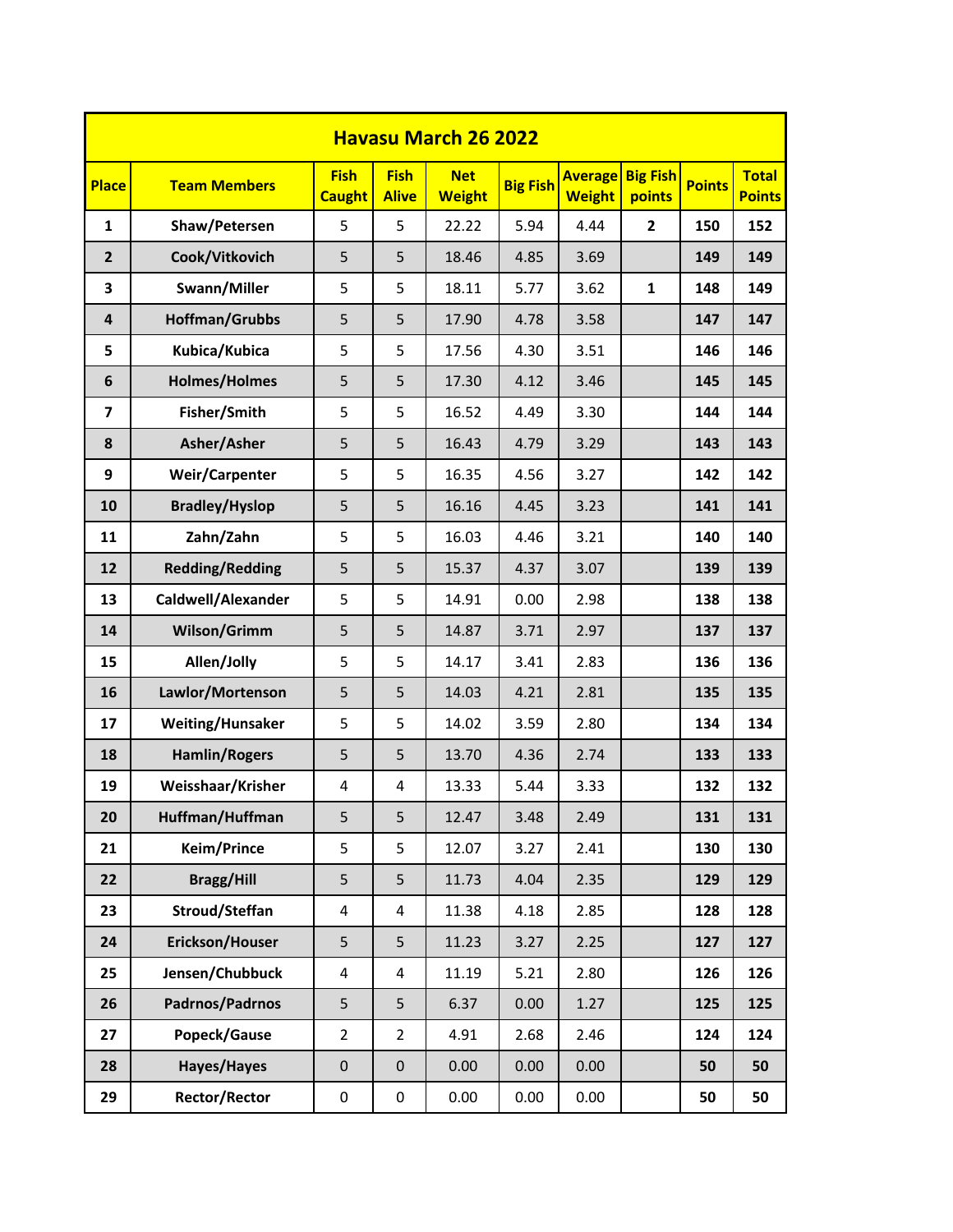|                | <b>Apache Feb.19 2022</b> |                              |                             |                             |                 |                                 |                           |               |                               |  |  |  |  |  |
|----------------|---------------------------|------------------------------|-----------------------------|-----------------------------|-----------------|---------------------------------|---------------------------|---------------|-------------------------------|--|--|--|--|--|
| <b>Place</b>   | <b>Team Members</b>       | <b>Fish</b><br><b>Caught</b> | <b>Fish</b><br><b>Alive</b> | <b>Net</b><br><b>Weight</b> | <b>Big Fish</b> | <b>Average</b><br><b>Weight</b> | <b>Big Fish</b><br>points | <b>Points</b> | <b>Total</b><br><b>Points</b> |  |  |  |  |  |
| $\mathbf{1}$   | Zahn/Zahn                 | 5                            | 5                           | 17.94                       | 6.36            | 3.59                            | $\overline{2}$            | 150           | 152                           |  |  |  |  |  |
| $\overline{2}$ | Cook/Vitkovich            | 5                            | 5                           | 16.54                       | 6.00            | 3.31                            | $\mathbf{1}$              | 149           | 150                           |  |  |  |  |  |
| 3              | Fisher/Smith              | 5                            | 5                           | 15.99                       | 5.23            | 3.20                            |                           | 148           | 148                           |  |  |  |  |  |
| 4              | Hayes/Hayes               | 5                            | 5                           | 13.12                       | 3.81            | 2.62                            |                           | 147           | 147                           |  |  |  |  |  |
| 5              | Padrnos/Padrnos           | 5                            | 5                           | 12.72                       | 3.76            | 2.54                            |                           | 146           | 146                           |  |  |  |  |  |
| 6              | Lawlor/Mortenson          | 5                            | 5                           | 12.51                       | 3.65            | 2.50                            |                           | 145           | 145                           |  |  |  |  |  |
| $\overline{ }$ | <b>Bragg/Hill</b>         | 5                            | 5                           | 12.31                       | 0.00            | 2.46                            |                           | 144           | 144                           |  |  |  |  |  |
| 8              | <b>Holmes/Holmes</b>      | 5                            | 5                           | 12.27                       | 4.95            | 2.45                            |                           | 143           | 143                           |  |  |  |  |  |
| 9              | Erickson/Houser           | 5                            | 5                           | 11.72                       | 3.39            | 2.34                            |                           | 142           | 142                           |  |  |  |  |  |
| 10             | <b>Weir/Carpenter</b>     | 5                            | 5                           | 10.90                       | 2.90            | 2.18                            |                           | 141           | 141                           |  |  |  |  |  |
| 11             | <b>Hamlin/Rogers</b>      | 5                            | 5                           | 10.77                       | 0.00            | 2.15                            |                           | 140           | 140                           |  |  |  |  |  |
| 12             | Shaw/Petersen             | $\overline{4}$               | $\overline{4}$              | 9.18                        | 3.39            | 2.30                            |                           | 139           | 139                           |  |  |  |  |  |
| 13             | Allen/Jolly               | 5                            | 5                           | 7.39                        | 2.40            | 1.48                            |                           | 138           | 138                           |  |  |  |  |  |
| 14             | Swann/Miller              | $\overline{4}$               | $\overline{4}$              | 7.28                        | 2.78            | 1.82                            |                           | 137           | 137                           |  |  |  |  |  |
| 15             | Weisshaar/Krisher         | 3                            | 3                           | 7.08                        | 3.22            | 2.36                            |                           | 136           | 136                           |  |  |  |  |  |
| 16             | <b>Redding/Redding</b>    | $\overline{3}$               | 3                           | 6.67                        | 2.78            | 2.22                            |                           | 135           | 135                           |  |  |  |  |  |
| 17             | <b>Rector/Rector</b>      | $\overline{2}$               | $\overline{2}$              | 6.61                        | 5.00            | 3.31                            |                           | 134           | 134                           |  |  |  |  |  |
| 18             | Jensen/Chubbuck           | $\overline{3}$               | 3                           | 6.37                        | 3.28            | 2.12                            |                           | 133           | 133                           |  |  |  |  |  |
| 19             | Popeck/Gause              | 3                            | 3                           | 5.71                        | 3.04            | 1.90                            |                           | 132           | 132                           |  |  |  |  |  |
| 20             | <b>Hoffman/Grubbs</b>     | $\mathbf 1$                  | $\mathbf 1$                 | 3.46                        | 3.46            | 3.46                            |                           | 131           | 131                           |  |  |  |  |  |
| 21             | <b>Tisue/Ruvolo</b>       | $\mathbf{1}$                 | $\mathbf{1}$                | 3.36                        | 3.36            | 3.36                            |                           | 130           | 130                           |  |  |  |  |  |
| 22             | Mesaro/Martin             | $\mathbf{1}$                 | $\mathbf{1}$                | 2.87                        | 2.87            | 2.87                            |                           | 129           | 129                           |  |  |  |  |  |
| 23             | Weiting/Hunsaker          | $\pmb{0}$                    | $\mathbf 0$                 | 0.00                        | 0.00            | 0.00                            |                           | 50            | 50                            |  |  |  |  |  |
| 24             | DeJoy/Colburn             | $\boldsymbol{0}$             | $\boldsymbol{0}$            | 0.00                        | 0.00            | 0.00                            |                           | 50            | 50                            |  |  |  |  |  |
| 25             | <b>Phillips/Daniel</b>    | 0                            | $\pmb{0}$                   | 0.00                        | 0.00            | 0.00                            |                           | 50            | 50                            |  |  |  |  |  |